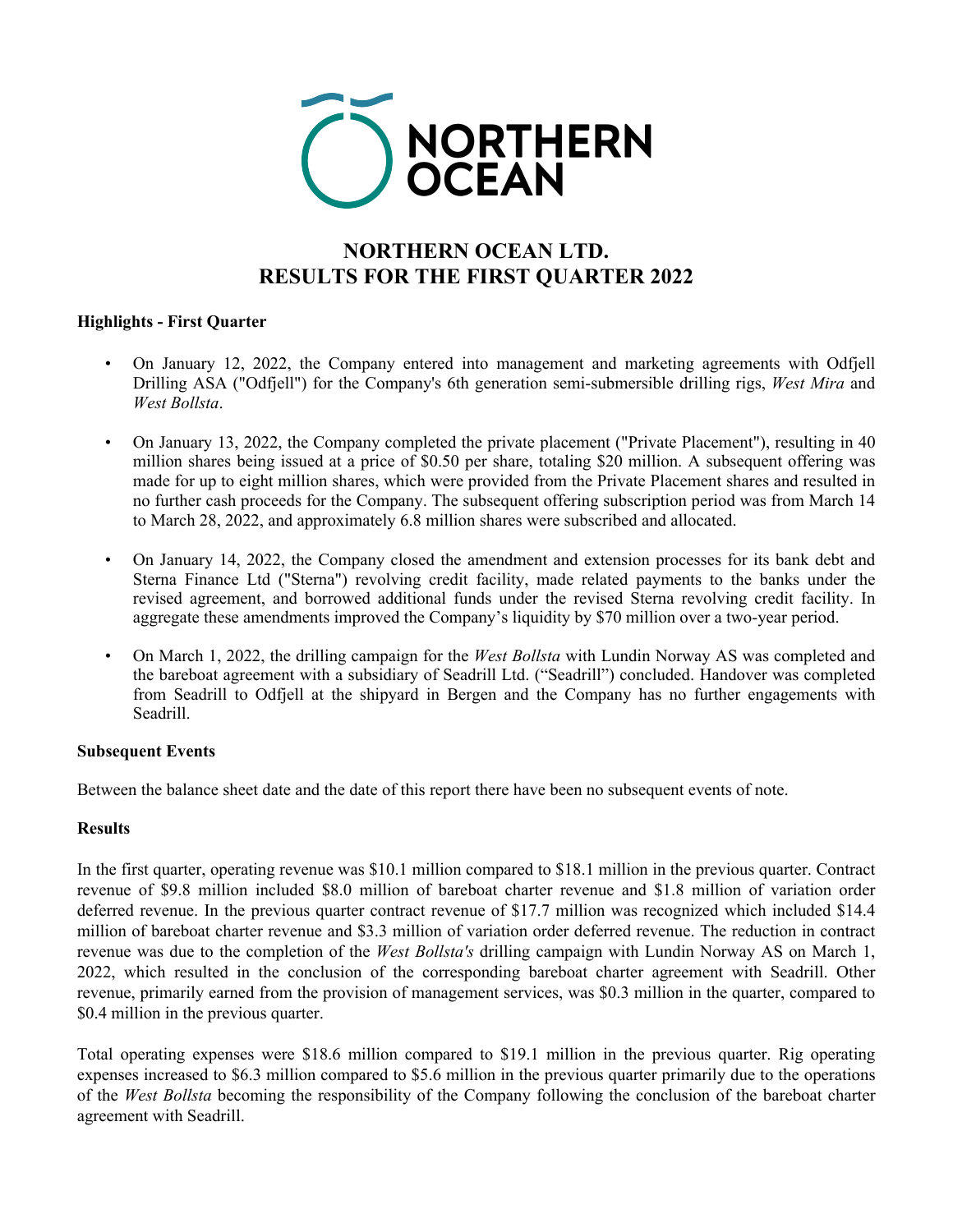Administrative expenses were \$2.5 million compared with \$2.7 million in the previous quarter.

The net loss from continuing operations before taxes in the first quarter was \$14.2 million compared with a loss of \$6.0 million in the previous quarter.

There were no non-cash gains in the first quarter, compared to a non-cash gain, net of taxes, of \$57.6 million in the previous quarter which resulted from the settlement agreement with Seadrill.

The net loss in the first quarter was \$14.2 million resulting in a basic and diluted loss per share of \$0.15.

# **Company Update**

On January 12, 2022, the Company entered management and marketing agreements with Odfjell Drilling ASA for the Company's 6th generation semi-submersible drilling rigs, *West Mira* and *West Bollsta*.

On January 13, 2022, the Company completed the Private Placement and the Board of Directors proposed a subsequent offering of up to eight million shares, where shares from the Private Placement would be provided and no cash proceeds would be generated for the Company ("the Subsequent Offering").

On January 13, 2022, the Company announced that the Notice of Proposed Written Resolution of the Shareholders which was proposed on December 29, 2021, had been passed and the new nominal value of each share of the Company's issued and authorized share capital reduced from \$1.00 to \$0.50.

On January 14, 2022, the Company closed the amendment and extension processes for its bank debt in line with the announcement on December 23, 2021. The Company paid the banks the amortization payments of \$5.0 million originally due on March 3, 2021 for the *West Mira* facility and the \$5.0 million originally due on March 13, 2021 for the *West Bollsta* facility.

On January 14, 2022, the Company closed the amendment and extension process for the Sterna revolving credit facility in line with what was announced on December 23, 2021. From the facility the Company borrowed an additional \$2.2 million to settle interest accrued on the facility up to January 14, 2022, and \$15.0 million was withdrawn as cash, taking the outstanding balance to \$87.2 million. Following the withdrawals on January 14, 2022, the remaining available funds from the \$100.0 million facility are restricted for settling the future interest payments to Sterna as they fall due. Sterna shall also have the ability at its discretion to convert \$15.0 million of the loan amount into the Company's shares at a strike price of \$0.50 per share.

On March 1, 2022, the drilling campaign for the *West Bollsta* with Lundin Norway AS was completed, after which the bareboat charter agreement between the rig owning entity, HHI Deepwater Semi 2 Inc, a subsidiary of Northern Ocean Ltd, and Seadrill concluded. Following the completion of the drilling campaign, the rig was moved to Hanøytangen outside Bergen, Norway, to be warm stacked. Currently both the Company's 6th generation semisubmersible drilling rigs, *West Mira* and *West Bollsta*, remain warm stacked at Hanøytangen outside Bergen, Norway.

On March 14,2022, the Subsequent Offering period commenced and was completed on March 28, 2022. The Company received subscriptions for approximately 6.8 million of subsequent offer shares, which were allocated from the Private Placement shares, resulting in no cash proceeds being generated for the Company.

# **Outlook**

The Company sees a strengthening offshore drilling market, in particular for the ultra deepwater benign environment segment. However, this year may remain muted for the harsh environment segment despite an increase in interest for harsh units in international markets. Key macro indicators and current contract tenders are reflecting that 2023 and beyond will be quite active. Demand continues to increase for modern high specification rigs that can achieve high efficiencies whilst maintaining environmentally responsible operations. Modern Tier 1 rigs, such as the *West Bollsta* and *West Mira*, are well suited to meet these demand requirements.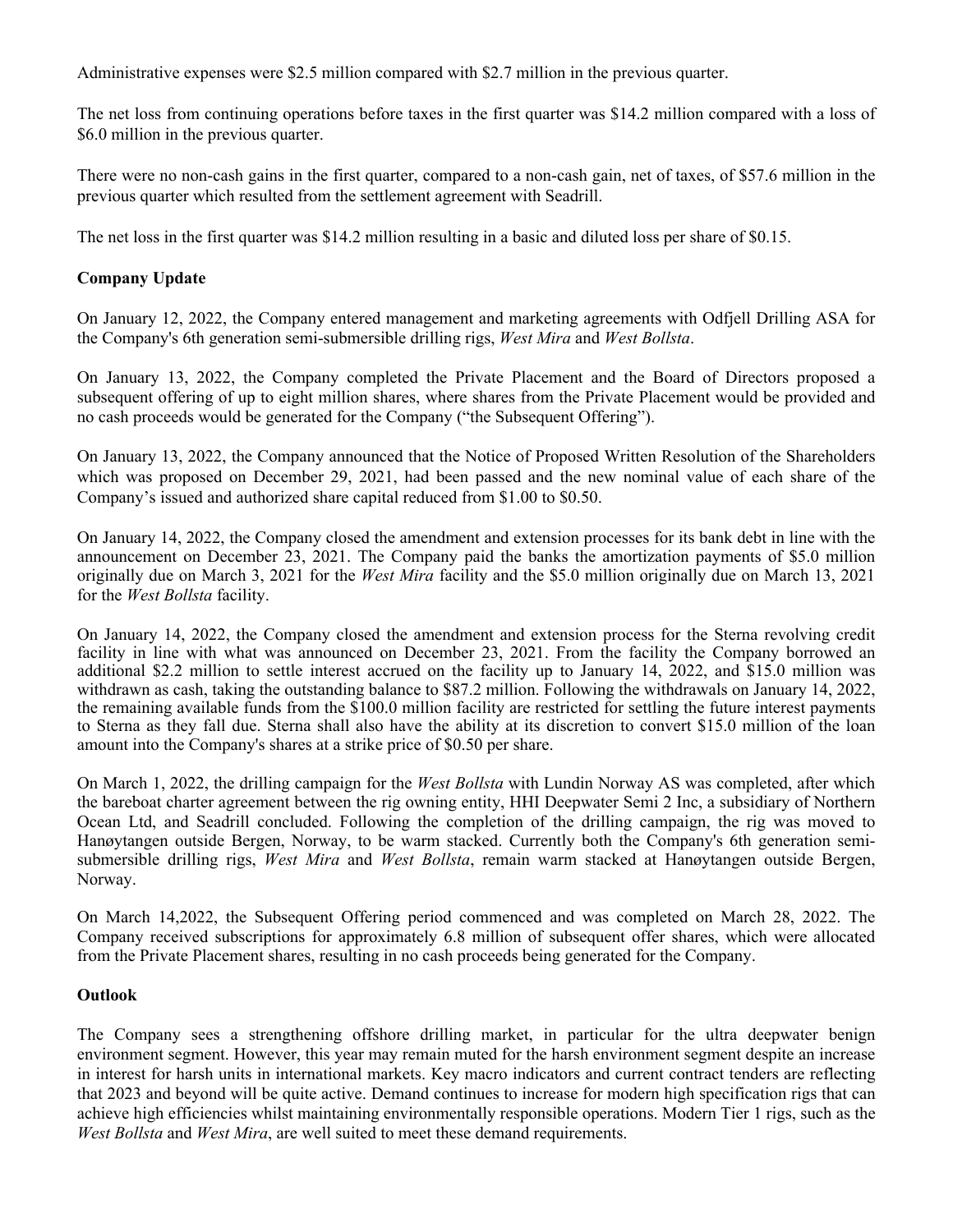With the financing amendments announced in 2021 now complete, and a successful transition of management services to a new manager, the Company is actively pursuing near term employment opportunities for both its drilling rigs in close cooperation with Odfjell. Both rigs remain in a warm idle condition under Odfjell's management, outside of Bergen, Norway, where preparations are being made to ensure an efficient and safe return to active drilling operations once employment is secured.

The Company, however, remains dependent on loans and/or equity issuances to finance its loan obligations and working capital in the next twelve months.

# **Forward Looking Statements**

The Company's activities are subject to significant risks and uncertainties that can have an adverse effect on the Company's business, financial condition, results of operations and cash flow. See Note 1 to the unaudited condensed consolidated financial statements.

This Report contains certain forward-looking statements relating to the business, financial performance and results of the Company and/or the industry in which it operates, sometimes identified by the words "believes", "expects", "intends", "plans", "estimates" and similar expressions. The forward-looking statements contained in this Report, including assumptions, opinions and views of the Company or cited from third-party sources, are solely opinions and forecasts which are subject to risks, uncertainties and other factors that may cause actual events to differ materially from any anticipated development. The Company does not provide any assurance that the assumptions underlying such forward-looking statements are free from errors, nor does the Company accept any responsibility for the future accuracy of the opinions expressed in the presentation or the actual occurrence of the forecasted developments. No obligations are assumed to update any forward-looking statements or to conform these forwardlooking statements to actual results.

The Board of Directors Northern Ocean Ltd. Hamilton, Bermuda May 27, 2022

Questions should be directed to: Scott McReaken: Chief Executive Officer +1 (832) 509 7191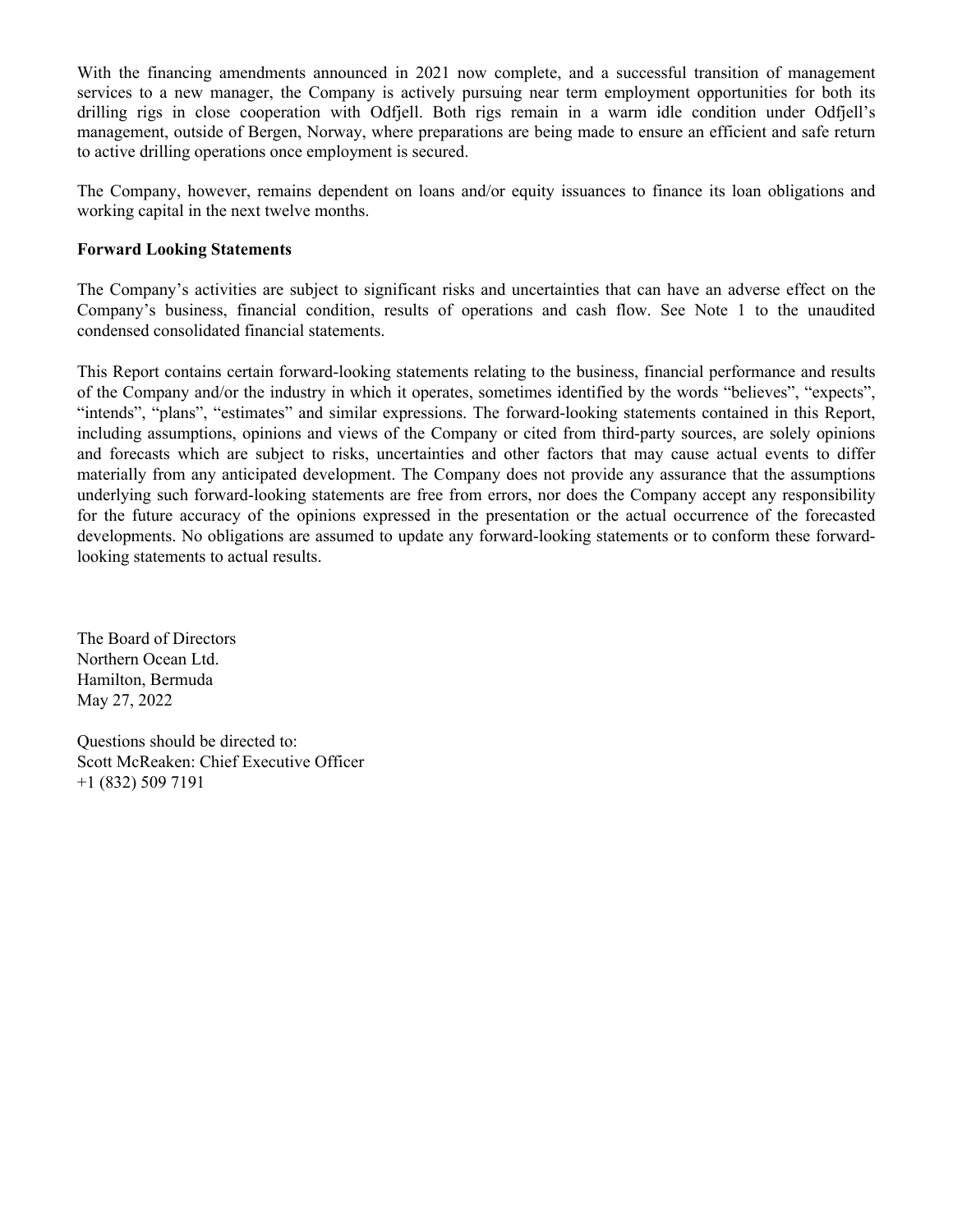| <b>CONDENSED CONSOLIDATED STATEMENT</b><br><b>OF OPERATIONS</b><br>$(in$ thousands of $\$$ )  | Jan 1 to<br>Mar 31, 2022 | Jan 1 to<br>Mar 31, 2021 | 2021      |
|-----------------------------------------------------------------------------------------------|--------------------------|--------------------------|-----------|
| Contract revenue                                                                              | 9,830                    | 24,739                   | 56,648    |
| Reimbursable revenue                                                                          |                          | 1,666                    | 9,685     |
| Other income                                                                                  | 269                      | 272                      | 1,445     |
| <b>Total operating revenues</b>                                                               | 10,099                   | 26,677                   | 67,778    |
| Rig operating expenses                                                                        | 6,271                    | 18,965                   | 51,978    |
| Reimbursable expenses                                                                         |                          | 1,629                    | 7,565     |
| Depreciation                                                                                  | 9,887                    | 10,451                   | 42,657    |
| Provision for doubtful debts                                                                  |                          |                          | 5,441     |
| Administrative expenses                                                                       | 2,466                    | 1,716                    | 10,147    |
| <b>Total operating expenses</b>                                                               | 18,624                   | 32,761                   | 117,788   |
| <b>Net operating loss</b>                                                                     | (8,525)                  | (6,084)                  | (50, 010) |
| Interest income                                                                               | 6                        |                          | 5         |
| Interest expense                                                                              | (5,640)                  | (4,921)                  | (19, 643) |
| Foreign exchange (loss) gain                                                                  | (2)                      | 440                      | (88)      |
| Other financial expenses                                                                      | (2)                      | (524)                    | (1,930)   |
| Net loss from continuing operations before taxes                                              | (14, 163)                | (11,087)                 | (71,666)  |
| Tax (charge) credit                                                                           | (64)                     | (260)                    | 3,067     |
| Net loss from continuing operations                                                           | (14, 227)                | (11, 347)                | (68, 599) |
| Related party settlement gain, net of taxes                                                   |                          |                          | 57,574    |
| <b>Net loss</b>                                                                               | (14, 227)                | (11, 347)                | (11, 025) |
|                                                                                               |                          |                          |           |
| Basic and diluted loss from continuing operations<br>per share (\$)                           | (0.15)                   | (0.18)                   | (1.07)    |
| Basic and diluted income from related party<br>settlement gain, net of taxes, per share $(s)$ | 0.00                     | 0.00                     | 0.90      |
| Basic and diluted loss per share (\$)                                                         | (0.15)                   | (0.18)                   | (0.17)    |

| CONDENSED CONSOLIDATED STATEMENT<br><b>OF COMPREHENSIVE LOSS</b><br>$(in$ thousands of $\mathcal{S})$ | Jan 1 to | Jan 1 to<br>Mar 31, 2022   Mar 31, 2021 | 2021      |
|-------------------------------------------------------------------------------------------------------|----------|-----------------------------------------|-----------|
| Net loss                                                                                              | (14,227) | (11, 347)                               | (11, 025) |
| Foreign currency translation loss                                                                     | (63)     | (73)                                    | (418)     |
| Other comprehensive (loss) income                                                                     | (63)     | (73)                                    | (418)     |
| Comprehensive (loss) income                                                                           | (14,290) | (11, 420)                               | (11, 443) |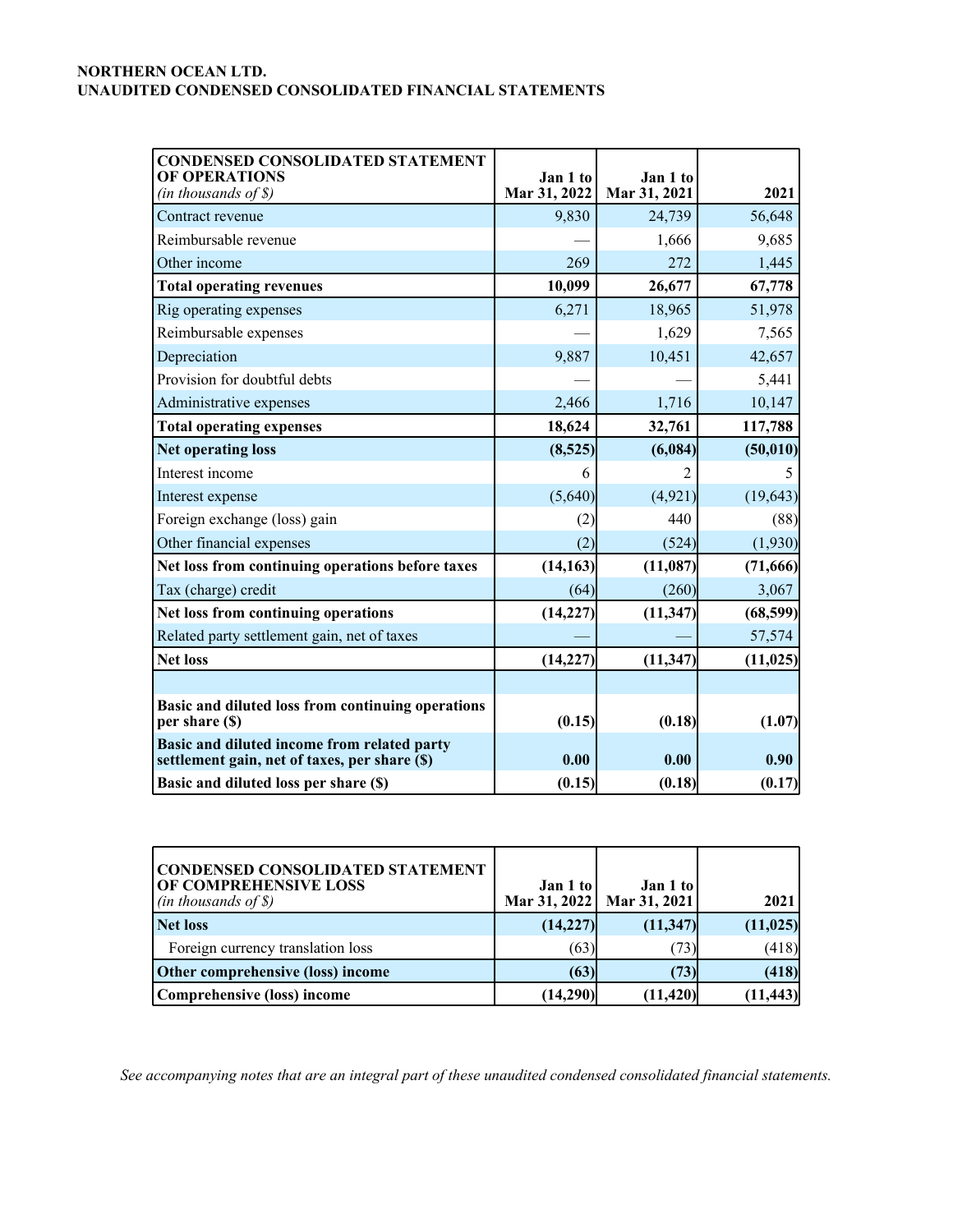| <b>CONDENSED CONSOLIDATED BALANCE SHEET</b>    |                 |          |
|------------------------------------------------|-----------------|----------|
| (in thousands of \$)                           | <b>Mar 2022</b> | Dec 2021 |
| <b>ASSETS</b>                                  |                 |          |
| <b>Short term</b>                              |                 |          |
| Cash and cash equivalents                      | 37,436          | 5,461    |
| Restricted cash                                | 284             | 10,152   |
| Accounts receivable, net                       | 4,913           |          |
| Related party receivables                      | 652             | 3,514    |
| Other current assets                           | 2,198           | 4,637    |
| Long term                                      |                 |          |
| Drilling units                                 | 943,153         | 953,750  |
| Fixtures and fittings                          | 6               | 5        |
| Deferred tax                                   |                 | 35       |
| <b>Total assets</b>                            | 988,642         | 977,554  |
| <b>LIABILITIES AND EQUITY</b>                  |                 |          |
| <b>Short term liabilities</b>                  |                 |          |
| Current portion of long-term debt              | 9,981           | 10,000   |
| Other current liabilities                      | 7,676           | 7,454    |
| Deferred revenue                               | 110             | 1,924    |
| Related party payables                         | 99              | 79       |
| <b>Long term liabilities</b>                   |                 |          |
| Long-term debt                                 | 379,291         | 389,531  |
| Deferred revenue                               | 2,907           | 2,934    |
| Related party long-term debt                   | 87,236          | 70,000   |
| <b>Commitments and contingencies (Note 14)</b> |                 |          |
| Total equity                                   | 501,342         | 495,632  |
| <b>Total liabilities and equity</b>            | 988,642         | 977,554  |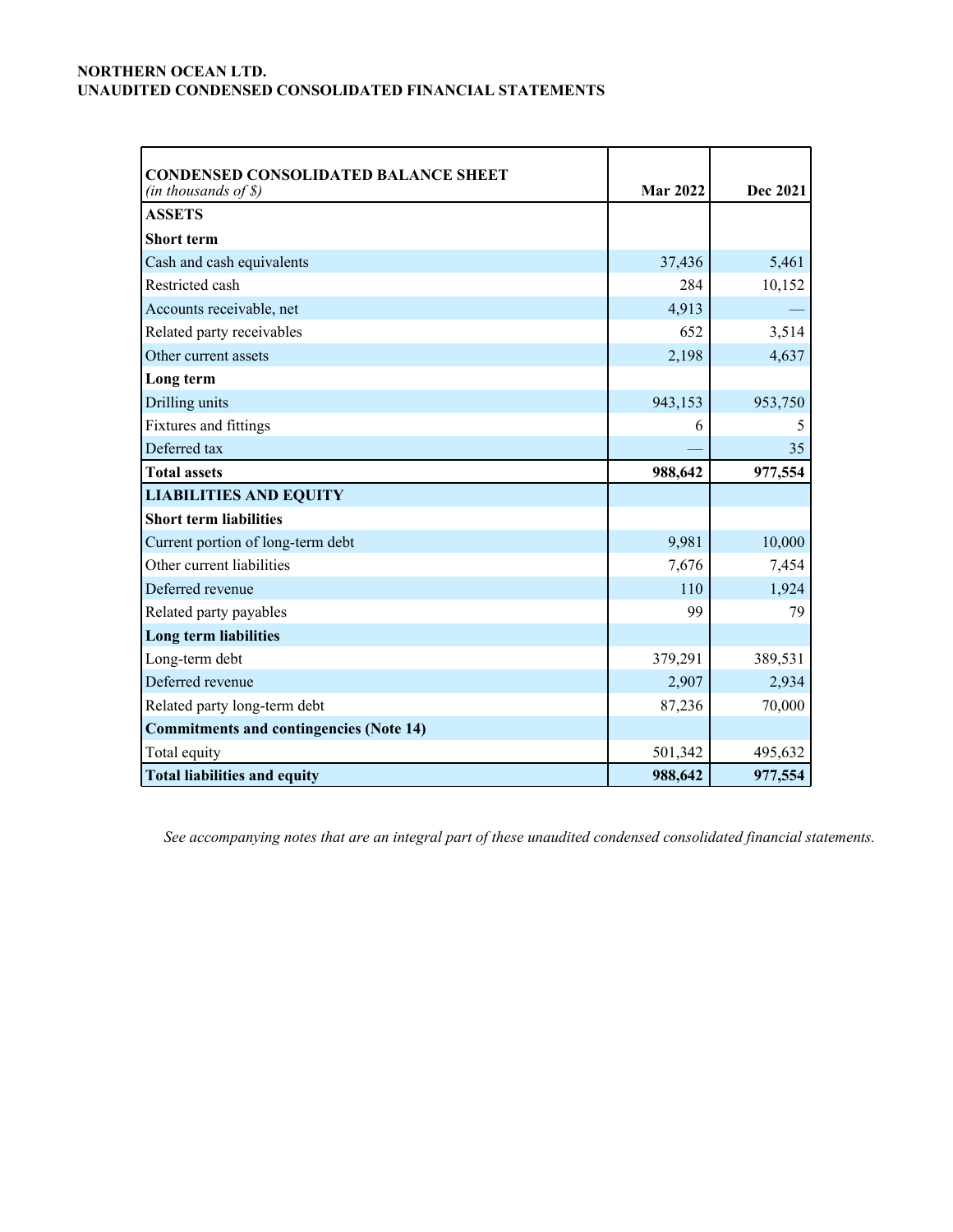| <b>CONDENSED CONSOLIDATED STATEMENT</b><br><b>OF CASH FLOWS</b><br>$(in$ thousands of $\$$ )         | Jan 1 to<br>Mar 31, 2022 | Jan 1 to<br>Mar 31, 2021 | 2021      |
|------------------------------------------------------------------------------------------------------|--------------------------|--------------------------|-----------|
| <b>NET (LOSS) INCOME</b>                                                                             | (14, 227)                | (11, 347)                | (11, 025) |
| Adjustment to reconcile net (loss) income to net cash<br>(used in) provided by operating activities; |                          |                          |           |
| Amortization of deferred charges                                                                     | 521                      | 506                      | 1,979     |
| Amortization of deferred revenue                                                                     | (1, 841)                 | (4,310)                  | (19, 459) |
| Provision for doubtful debts                                                                         |                          |                          | 5,441     |
| Depreciation                                                                                         | 9,887                    | 10,451                   | 42,657    |
| Unrealized foreign exchange (gain) loss                                                              | (63)                     | (107)                    | (418)     |
| Tax                                                                                                  | 64                       | 260                      | (3,067)   |
| Related party settlement gain, net of taxes                                                          |                          |                          | (57, 574) |
| Change in operating assets and liabilities;                                                          |                          |                          |           |
| Receivables                                                                                          | (4, 913)                 | 430                      | 1,855     |
| Unbilled receivables                                                                                 |                          | 1,311                    | 8,913     |
| Other current assets                                                                                 | 3,118                    | (699)                    | 1,752     |
| Other current liabilities                                                                            | 226                      | (917)                    | (7, 127)  |
| Related party balances                                                                               | 5,117                    | (541)                    | 13,087    |
| Deferred revenue                                                                                     |                          | 1,176                    | 1,177     |
| Net cash (used in) provided by operating activities                                                  | (2, 111)                 | (3,787)                  | (21, 809) |
| <b>INVESTING ACTIVITIES</b>                                                                          |                          |                          |           |
| Additions to drilling units                                                                          |                          | (1,910)                  | (206)     |
| Additions to fixtures and fittings                                                                   | (2)                      |                          |           |
| Net cash used in investing activities                                                                | (2)                      | (1,910)                  | (206)     |
| <b>FINANCING ACTIVITIES</b>                                                                          |                          |                          |           |
| Net proceeds from share issuances                                                                    | 20,000                   |                          |           |
| Proceeds from related party long-term debt                                                           | 15,000                   |                          |           |
| Repayment of long-term debt                                                                          | (10,000)                 |                          |           |
| Debt fees paid                                                                                       | (780)                    |                          |           |
| Net cash provided by (used in) financing activities                                                  | 24,220                   |                          |           |
| Net change                                                                                           | 22,107                   | (5,697)                  | (22, 015) |
| Cash, cash equivalents and restricted cash at start<br>of the period                                 | 15,613                   | 37,628                   | 37,628    |
| Cash, cash equivalents and restricted cash at end<br>of the period                                   | 37,720                   | 31,931                   | 15,613    |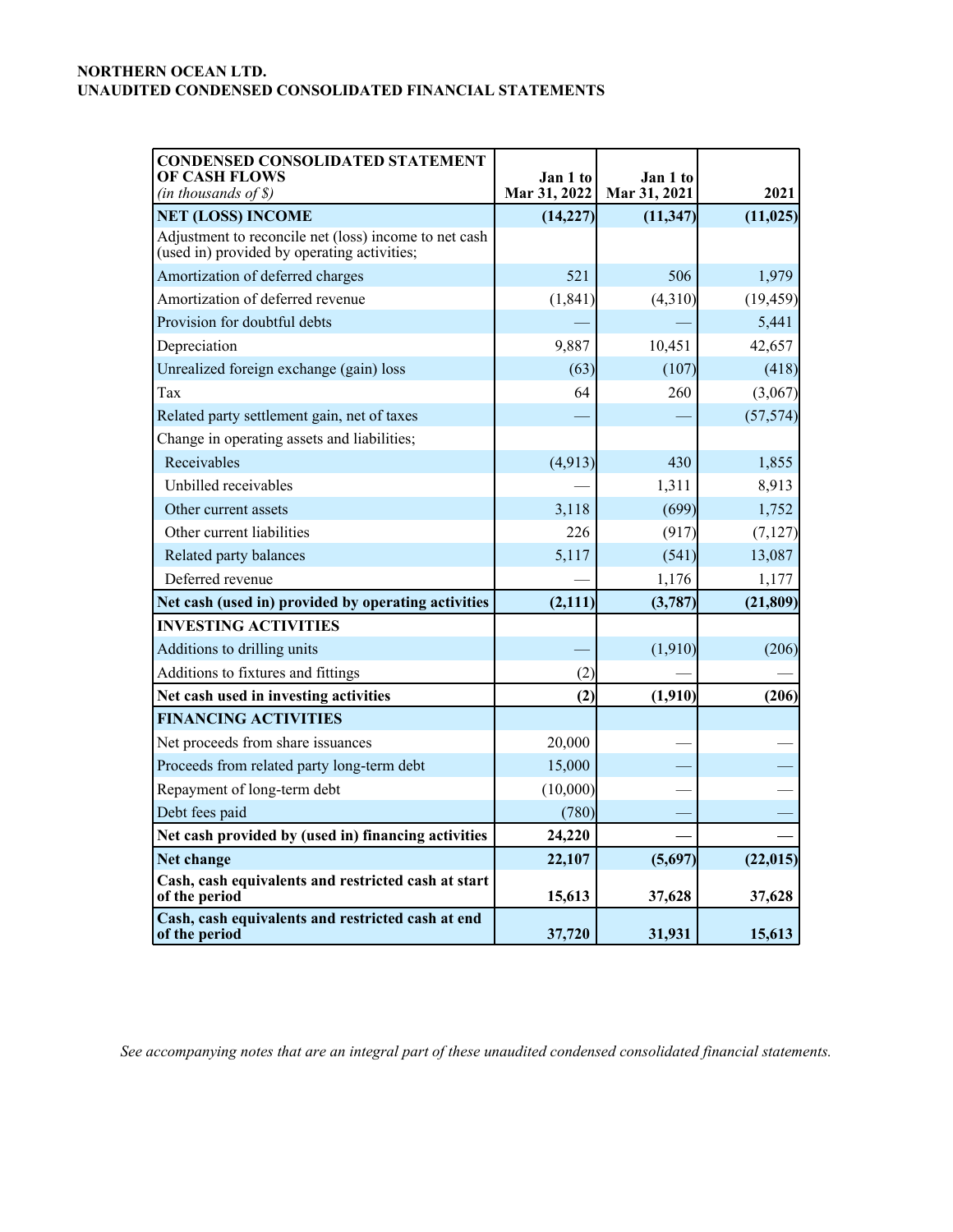| <b>CONSOLIDATED STATEMENT OF CHANGES IN</b><br><b>EOUITY</b><br>(in thousands of \$ except number of shares) | Jan 1 to<br>Mar 31, 2022 | 2021       |
|--------------------------------------------------------------------------------------------------------------|--------------------------|------------|
| <b>Number of shares outstanding</b>                                                                          |                          |            |
| Balance at beginning of period                                                                               | 63,802,378               | 63,802,378 |
| Shares issued                                                                                                | 40,000,000               |            |
| Balance at end of period                                                                                     | 103,802,378              | 63,802,378 |
| Share capital                                                                                                |                          |            |
| Balance at beginning of period                                                                               | 63,803                   | 63,803     |
| Shares issues                                                                                                | 20,000                   |            |
| Reduction in nominal value of shares                                                                         | (31, 902)                |            |
| Balance at end of period                                                                                     | 51,901                   | 63,803     |
| <b>Additional paid in capital</b>                                                                            |                          |            |
| Balance at beginning of period                                                                               | 488,334                  | 488,334    |
| Reduction in nominal value of shares                                                                         | 31,902                   |            |
| Balance at end of period                                                                                     | 520,236                  | 488,334    |
| <b>Accumulated other comprehensive (loss) income</b>                                                         |                          |            |
| Balance at beginning of period                                                                               | (346)                    | 72         |
| Other comprehensive (loss) income                                                                            | (63)                     | (418)      |
| Balance at end of period                                                                                     | (409)                    | (346)      |
| <b>Retained deficit</b>                                                                                      |                          |            |
| Balance at beginning of period                                                                               | (56, 159)                | (45, 134)  |
| Net loss                                                                                                     | (14, 227)                | (11, 025)  |
| Balance at end of period                                                                                     | (70, 386)                | (56, 159)  |
| <b>Total equity</b>                                                                                          | 501,342                  | 495,632    |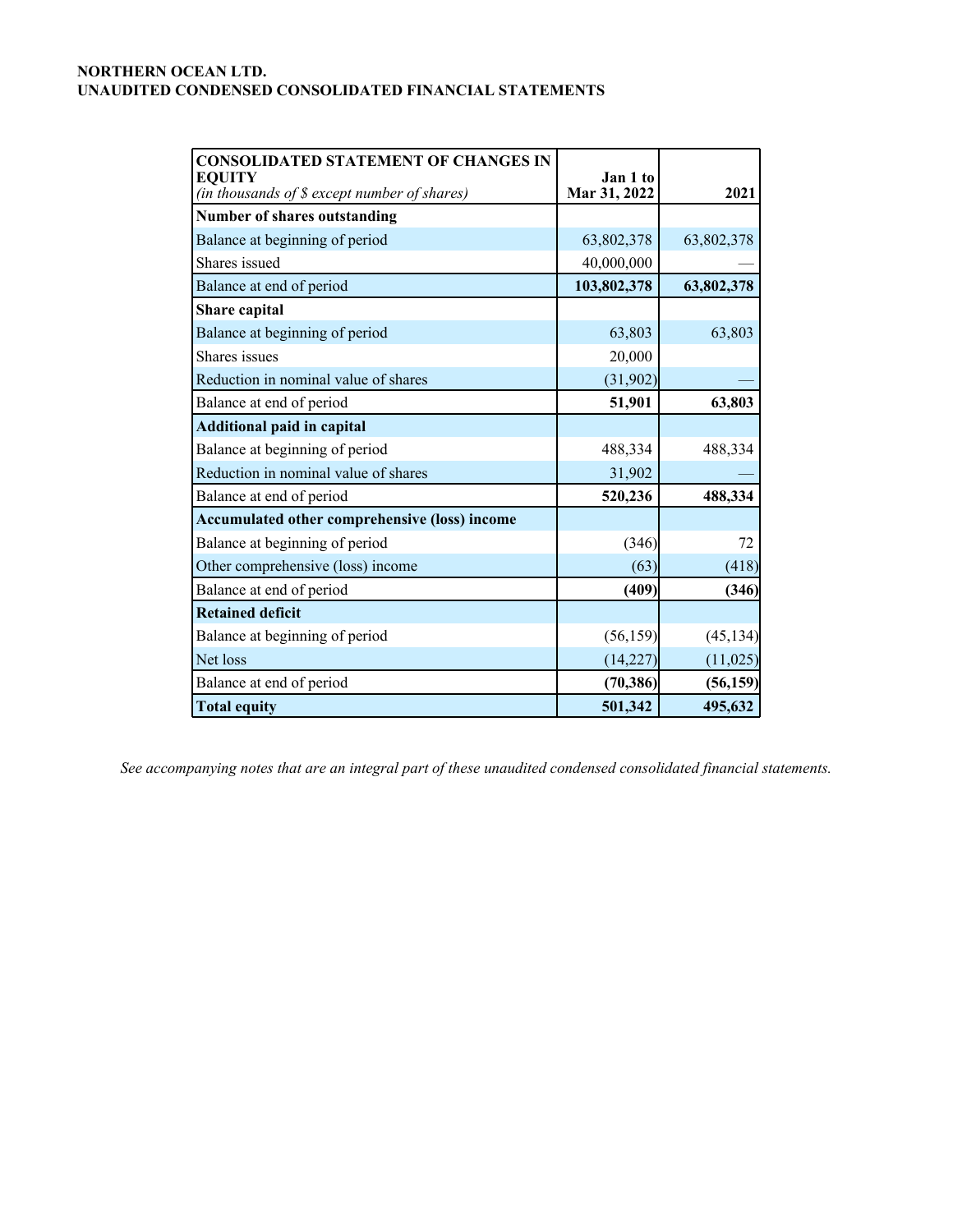# **1. GENERAL**

Northern Ocean Ltd., or the Company, was incorporated under the laws of Bermuda on March 3, 2017 with its principal executive office located in Hamilton, Bermuda, for the purpose of ownership of offshore drilling rigs. The Company is engaged in offshore drilling for the oil and gas industry in harsh environments worldwide.

As of the date of this report, the Company owns two semi-submersible rigs, *West Mira* and *West Bollsta*, which were delivered to the Company in December 2018 and June 2019, respectively.

On December 29, 2021, the Company issued a Notice of Proposed Written Resolution of the Shareholders, proposing the reduction of the nominal value of each Share from \$1.00 to \$0.50.

On January 13, 2022, the Company announced that the Notice of Proposed Written Resolution of the Shareholders had been passed and the new nominal value of each share of the Company's issued and authorized share capital is \$0.50.

On January 13, 2022, the Company completed the Private Placement previously announced on December 23, 2021, and the Board of Directors proposed a subsequent offering of up to eight million shares, to be satisfied from the Private Placement shares. The Subsequent Offering period commenced March 14, 2022 and ended on March 28, 2022, at which point the Company received subscriptions for approximately 6.8 million subsequent offer shares. The shares were satisfied from the Private Placement shares, resulting in no cash proceeds being generated for the Company.

On January 14, 2022, the Company closed the amendment and extension process for its bank debt in line with what was announced on December 23, 2021. The Company paid the banks the amortization payments of \$5.0 million due on March 3, 2021 for the *West Mira* facility and the \$5.0 million due on March 13, 2021 for the *West Bollsta* facility.

On January 14, 2022, the Company closed the amendment and extension process for the Sterna revolving credit facility in line with what was announced on December 23, 2021. From the facility the Company borrowed an additional \$2.2 million to settle interest accrued on the facility up to January 14, 2022, and \$15.0 million was withdrawn as cash, taking the outstanding balance to \$87.2 million. Following the withdrawals on January 14, 2022, the remaining available funds from the facility are restricted for settling the future interest payment to Sterna as they fall due. Sterna shall also have the ability at its discretion to convert \$15.0 million of the loan amount into the Company's shares at a strike price of \$0.50 per share.

Following the completion of the contract for *West Bollsta* with Lundin on March 1, 2022, the Company's 6th generation semisubmersible drilling rigs, *West Mira* and *West Bollsta,* are both currently warm stacked at Hanøytangen outside Bergen, Norway. Rig management and marketing services for both rigs have been transferred to Odfjell during the first quarter of 2022.

The Company's activities are subject to significant risks and uncertainties that can have an adverse effect on the Company's business, financial condition, results of operations and cash flow. Such risks and uncertainties include, among others, decreasing market value of the rigs, failure to acquire future assets, developing into an operating business, securing funding for new rigs and maintaining sufficient operating liquidity. In addition, public health threats, such as the Coronavirus, influenza and other highly communicable diseases or viruses, outbreaks of which have from time to time occurred in various parts of the world in which we operate could adversely impact our operations as well as the operations of our customers. The Company also needs to comply with certain financial covenants under the terms of its existing term loan facility and failure to do so would require the outstanding loan to be repaid. Further, the success and growth of the Company's business is depending on the level of activity in the offshore oil and gas industry generally and the drilling industry specifically. Both such industries are highly competitive and are significantly impacted by the price of oil, which can be very volatile. Further, the Company has a limited number of rigs which makes it vulnerable in the event of a loss of revenue of any such rigs due to market developments, technical or regulatory matters, and should the Company not be able to obtain favorable contracts for its rigs.

### **2. BASIS OF ACCOUNTING**

The unaudited condensed consolidated financial statements are stated in accordance with accounting principles generally accepted in the United States. The unaudited condensed consolidated financial statements do not include all of the disclosures required in annual and interim consolidated financial statements and should be read in conjunction with the Company's audited financial statements for the year ended December 31, 2021.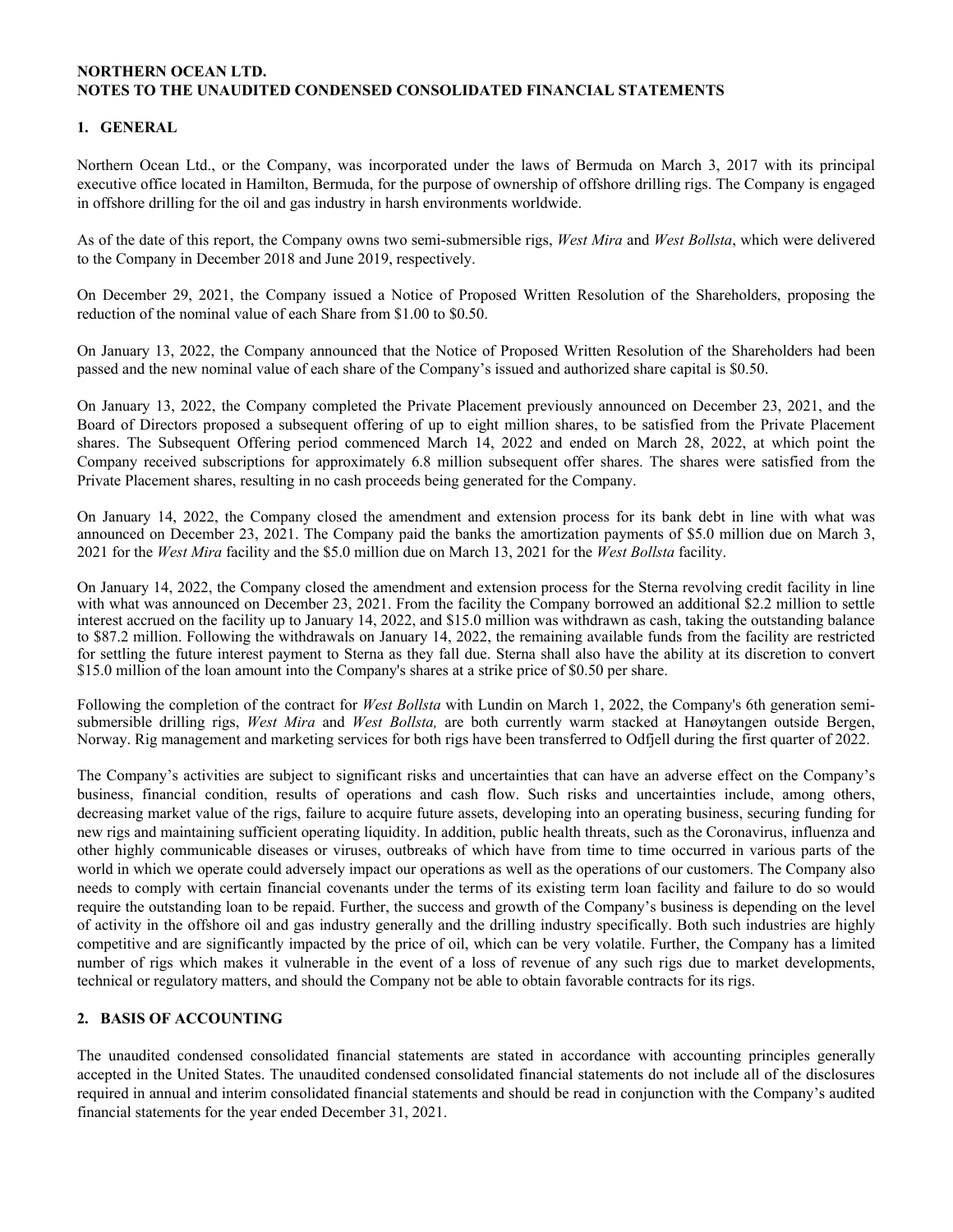The Company has adopted update *ASU 2020-06 (ASC 470-20 Debt with Conversion and Other Options)* effective from January 1, 2022. The new standard reduces the number of accounting models for convertible debt instruments, resulting in fewer embedded conversion features being separately recognized from the host contract as compared with the previous guidance. The standard update is relevant for the amended and restated Sterna revolving credit facility closed on January 14, 2022, which contained a conversion option. Prior to the update the embedded beneficial conversion feature would have been recognized separately by allocating a portion of the proceeds equal to the intrinsic value of that feature to additional paid-in capital. Adopting *ASU 2020-06* has resulted in the Company accounting for the debt in its entirety as a liability.

#### **Going concern assumption**

These consolidated financial statements are prepared under the going concern assumption. In January 2022, the Company completed a Private Placement of 40 million new shares generating proceeds of \$20.0 million, extended the repayment profiles of its bank debt and Sterna revolving credit facility, including deferring the 2022 amortizations totaling \$40.0 million, and drew down an additional \$15.0 million from the Sterna revolving credit facility. The Company, however, remains dependent on loans and/or equity issuances to finance its loan obligations and working capital in the next twelve months, which raises substantial doubt about the Company's ability to continue as a going concern.

### **3. REVENUE FROM CONTRACTS WITH CUSTOMERS**

The following table provides information about receivables and contract liabilities from our contracts with customers at March 31, 2022:

| (in thousands of $\mathcal S$ )                     |       |
|-----------------------------------------------------|-------|
| Accounts receivable, net                            | 4.913 |
| Current contract liabilities (deferred revenue)     | 110   |
| Non-current contract liabilities (deferred revenue) | 2.907 |

The current deferred revenue and non-current deferred revenue balances of a combined \$3.0 million relate to a grant received from the Norwegian government due to the fact the *West Mira* was built with systems which reduce NOx emissions. This grant is being credited to the Consolidated Statement of Operations over the estimated useful like of the *West Mira.*

| $(in$ thousands of $\mathcal{S})$               |          |
|-------------------------------------------------|----------|
| Total contract liabilities at December 31, 2021 | 4,858    |
| Deferred revenue accruing in the period         |          |
| Amortization of deferred revenue                | (1, 841) |
| Total contract liabilities at March 31, 2022    | 3,017    |
| Current contract liabilities                    | 110      |
| Long term contract liabilities                  | 2.907    |

### **4. INCOME TAXES**

#### **Bermuda**

Under current Bermuda law, the Company is not required to pay taxes in Bermuda on either income or capital gains. The Company has received written assurance from the Minister of Finance in Bermuda that, in the event of any such taxes being imposed, the Company will be exempted from taxation until March 31, 2035.

#### **Other Jurisdictions**

The Company has subsidiaries, which were incorporated in the Marshall Islands and they are not subject to income tax. Certain of the Company's subsidiaries and branches in Norway and the USA are subject to income tax in their respective jurisdictions. The tax paid by subsidiaries and branches that are subject to income tax is not material.

#### **Deferred tax**

Deferred tax assets and liabilities are based on temporary differences that arise between carrying values of assets and liabilities used for financial reporting purposes and amounts used for taxation purposes and the future tax benefits of tax loss carry forwards.

The Company does not have any unrecognized tax benefits, material accrued interest or penalties relating to income taxes.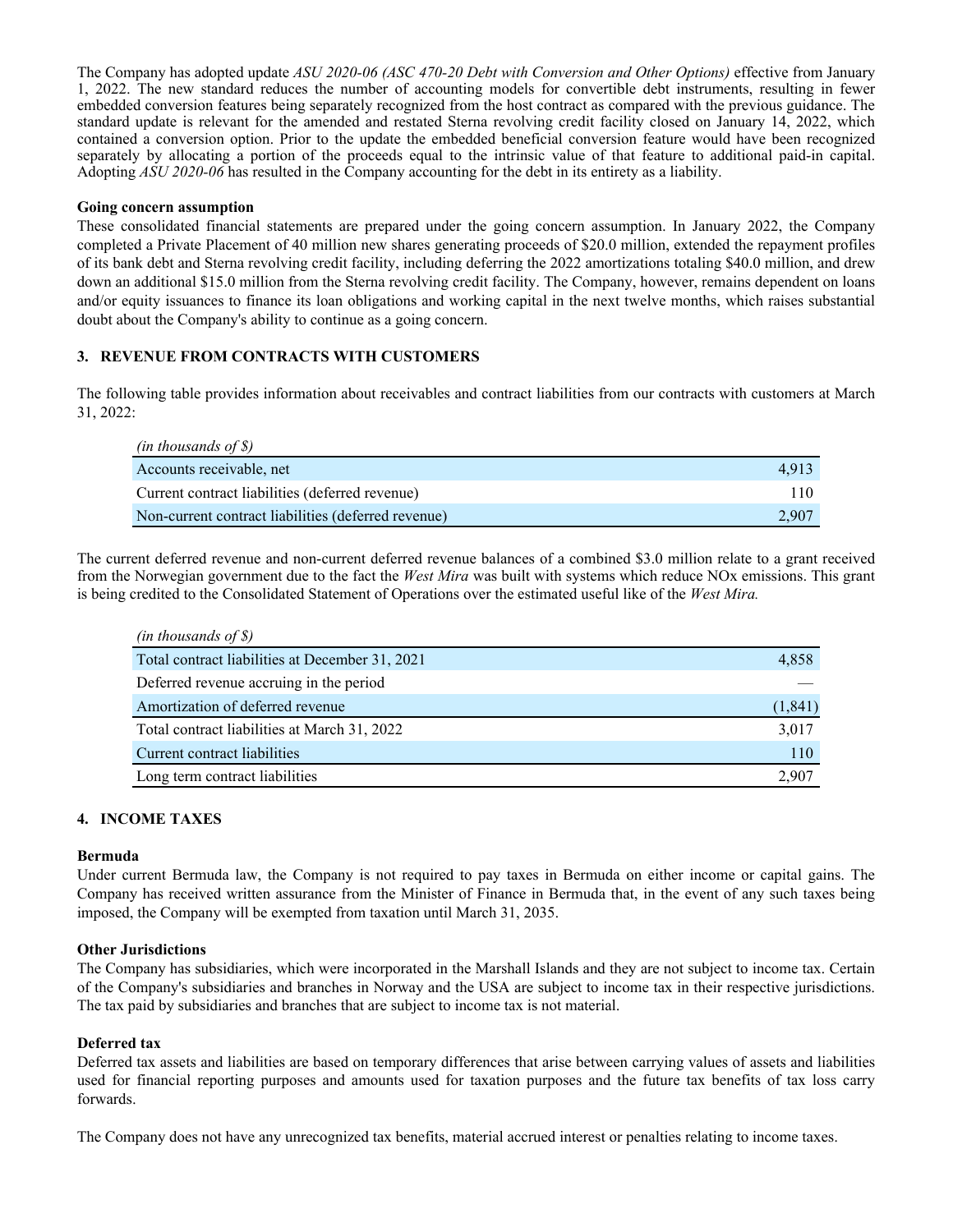# **5. EARNINGS PER SHARE**

The computation of basic and diluted earnings per share is based on the weighted average number of shares outstanding and net income (loss). The Company does not have any dilutive instruments. The components of the numerator and the denominator in the calculation are as follows;

|                                                                                 | Jan 1 to<br>Mar 31, 2022 | Jan 1 to<br>Mar 31, 2021 | 2021      |
|---------------------------------------------------------------------------------|--------------------------|--------------------------|-----------|
|                                                                                 |                          |                          |           |
| Net loss from continuing operations (in thousands<br>of $\mathcal{S}$ )         | (14,227)                 | (11, 347)                | (68, 599) |
| Related party settlement gain, net of taxes (in<br>thousands of $\mathcal{S}$ ) |                          |                          | 57,574    |
| Net (loss) income (in thousands of $\mathcal S$ )                               | (14, 227)                | (11, 347)                | (11, 025) |
|                                                                                 |                          |                          |           |
| Weighted average number of ordinary shares (in<br>thousands)                    | 98,025                   | 63,802                   | 63,802    |

### **6. RESTRICTED CASH**

Following the payment of the \$5.0 million originally due on March 3, 2021 for the *West Mira* facility and the \$5.0 million originally due on March 13, 2021 for the *West Bollsta* facility, the restricted cash consists of cash held in a restricted account for payroll taxes.

### **7. DRILLING UNITS**

Movements in the carrying value of Drilling units in the quarter ended March 31, 2022 may be summarized as follows:

| $(in$ thousands of \$)                       | Cost      | Accumulated<br>depreciation | Net carrying<br>value |
|----------------------------------------------|-----------|-----------------------------|-----------------------|
| Balance at December 31, 2021                 | 1,028,975 | (75, 225)                   | 953,750               |
| Adjustment to previously capitalized balance | (710)     |                             | (710)                 |
| Depreciation                                 |           | (9.887)                     | (9,887)               |
| Balance at March 31, 2022                    | 1,028,265 | (85, 112)                   | 943,153               |

### **8. OTHER CURRENT ASSETS**

Other current assets at March 31, 2022 may be summarized as follows:

| $(in$ thousands of $\mathcal{S})$ |       |
|-----------------------------------|-------|
| Deposit held                      | 114   |
| VAT receivable                    | 319   |
| Other                             | 1,765 |
|                                   | 2.198 |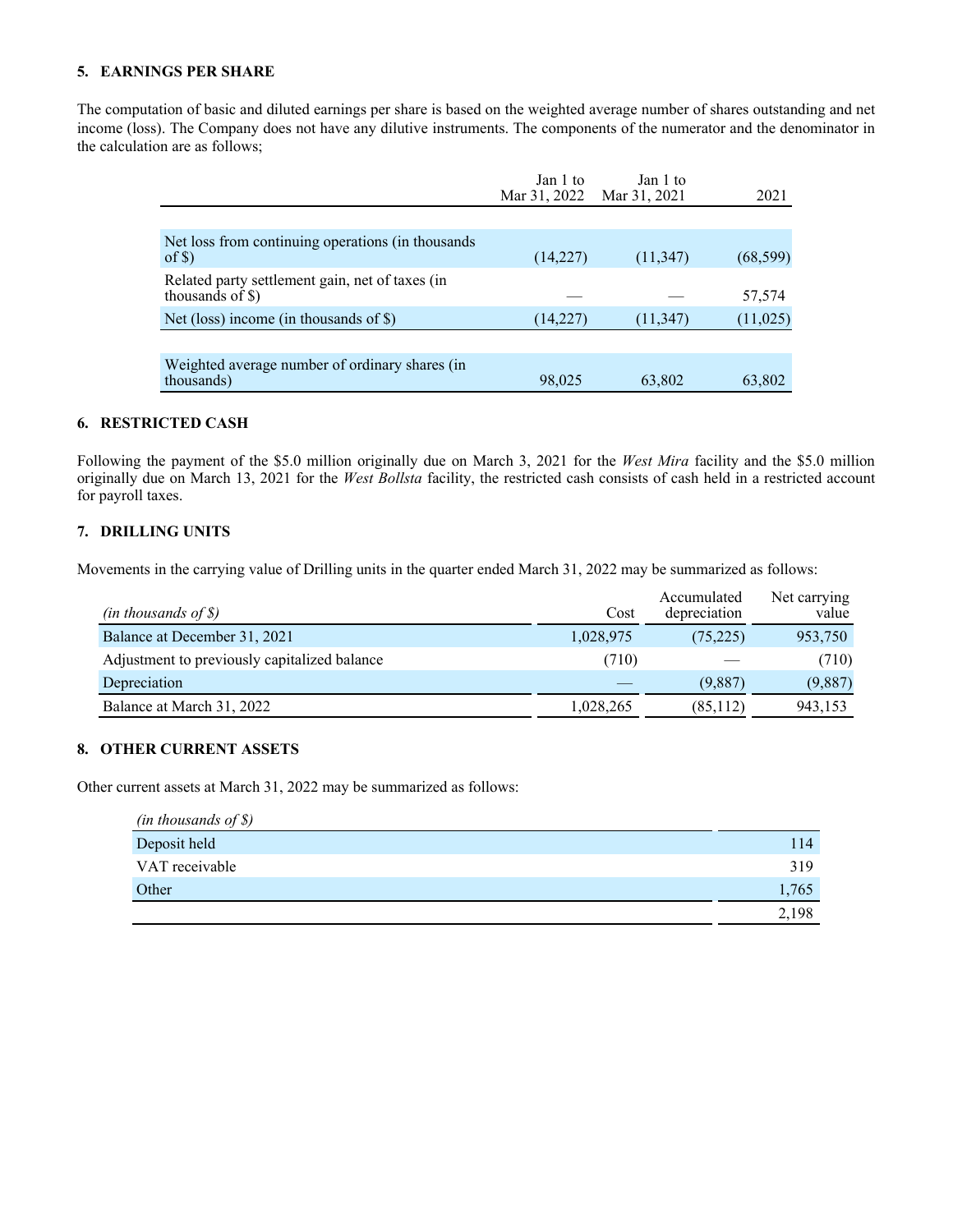### **9. OTHER CURRENT LIABILITIES**

Other current liabilities at March 31, 2022 may be summarized as follows:

| $(in$ thousands of $\mathcal{S})$ |       |
|-----------------------------------|-------|
| Accounts payable                  | 600   |
| Accrued administrative expenses   | 457   |
| Accrued operating expense         | 3,626 |
| Other payables                    | 553   |
| Accrued interest expense          | 2,440 |
|                                   | 7.676 |

# **10. DEBT**

Debt at March 31, 2022 may be summarized as follows:

| $(in$ thousands of \$)                                         |         |
|----------------------------------------------------------------|---------|
| U.S. dollar denominated floating rate debt:                    |         |
| \$200.0 million term loan facility - West Mira                 | 165,000 |
| \$200.0 million term loan facility - West Bollsta              | 175,000 |
| \$50.0 million term loan facility - West Mira and West Bollsta | 50,000  |
| Total debt - gross of deferred charges                         | 390,000 |
| Short-term portion of debt issuance costs                      | (19)    |
| Long-term portion of debt issuance costs                       | (709)   |
| Total debt                                                     | 389,272 |
|                                                                |         |
| Short term debt                                                | 9.981   |
| Long term debt                                                 | 379,291 |
| Total debt                                                     | 389,272 |

The outstanding debt as of March 31, 2022 is repayable as follows:

| $(in$ thousands of $\mathcal{S})$ |         |
|-----------------------------------|---------|
| Year 1                            | 10,000  |
| Year 2                            | 40,000  |
| Year 3                            | 340,000 |
| Year 4                            |         |
| Year 5                            |         |
| Thereafter                        |         |
|                                   | 390,000 |

On January 14, 2022, the Company closed the amendment and extension process for its bank debt in line with what was announced on December 23, 2021. It was simultaneously agreed to pay to the banks the amortization payments of \$5.0 million originally due on March 3, 2021 for the *West Mira* facility and the \$5.0 million originally due on March 13, 2021 for the *West Bollsta* facility. As a result, \$10.0 million was paid to the banks on January 14, 2022. This amount had been set aside in a restricted account secured on behalf of the lenders.

The Company is in compliance with the covenants set out in the bank debt and Sterna agreements.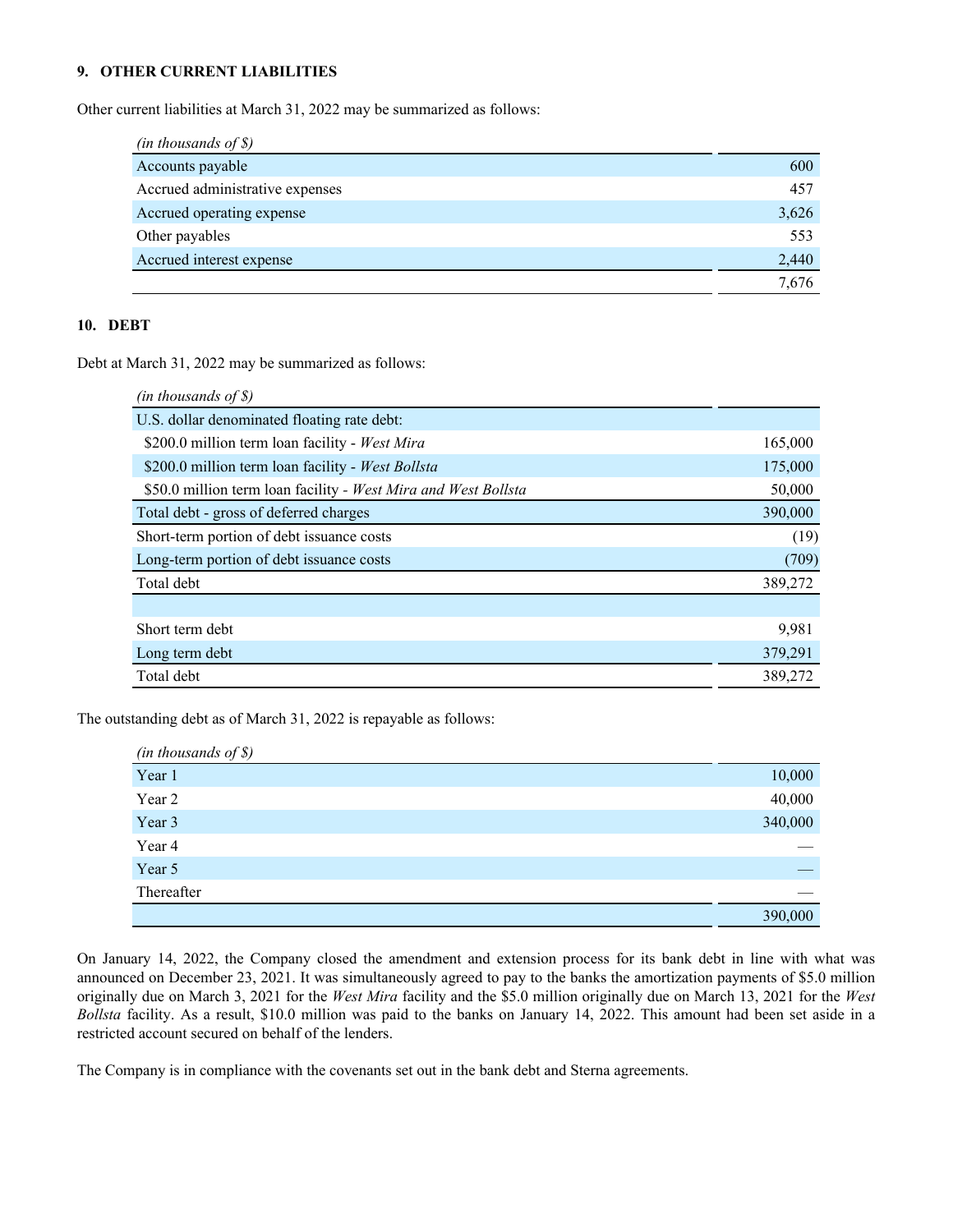### **Assets pledged**

| $(in$ thousands of $\mathcal{S})$ |         |
|-----------------------------------|---------|
| Drilling units                    | ⊌⊿<br>. |

### **Deferred charges**

| (in thousands of $\mathcal S$ ) |         |
|---------------------------------|---------|
| Debt arrangement fees           | 6.690   |
| Accumulated amortization        | (5,962) |
|                                 | 728     |

### **11. SHARE CAPITAL**

On December 29, 2021, and with reference to the Company's announcement on December 23, 2021 concerning a Private Placement and a subsequent offering of shares with each such share to be issued at a subscription price of \$0.50 (see Note 1), the Company, by virtue of Bye-laws 65-68 and 80 of the Company's Bye-laws, issued a Notice of Proposed Written Resolution of the Shareholders, proposing the reduction of the nominal value of each Share from \$1.00 to \$0.50 (the "Proposal"). The majority requirement for the Proposal is 50% of the issued share capital of the Company (a "Relevant Majority") and the Proposal is carried out as soon as votes supporting the Proposal is cast by a Relevant Majority.

On January 13, 2022, with reference to the Company's announcement on December 29, 2021 regarding the Proposal, the Company announced that the Proposal has been carried by a Relevant Majority. The new nominal value of each share of the Company's issued and authorized share capital is \$0.50.

On January 13, 2022, with reference to the Company's announcement on December 29, 2021 regarding the Private Placement, the Company announced that the Private Placement had been completed. Following the Private Placement and registration in the relevant register of members, the Company has 103,802,378 fully paid common shares outstanding and authorized share capital of the Company of \$968,098,811 divided into 1,936,197,622 common shares of a par value of \$0.50 each.

### **12. FAIR VALUES**

The carrying value and estimated fair value of the Company's financial instruments as of March 31, 2022 are as follows:

| $(in$ thousands of $\mathcal{S})$ | Carrying<br>Value | Fair Value |
|-----------------------------------|-------------------|------------|
| Assets:                           |                   |            |
| Cash and cash equivalents         | 37,436            | 37,436     |
| Restricted cash                   | 284               | 284        |
| Liabilities:                      |                   |            |
| Floating rate debt                | 389,272           | 389,272    |
| Related party long term debt      | 87,236            | 81,503     |

The estimated fair value of financial assets and liabilities are as follows:

| $(in$ thousands of $\mathcal{S})$ | Fair Value | Level 1 | Level 2 | Level 3 |
|-----------------------------------|------------|---------|---------|---------|
| Assets:                           |            |         |         |         |
| Cash and cash equivalents         | 37,436     | 37,436  |         |         |
| Restricted cash                   | 284        | 284     |         |         |
| <b>Liabilities:</b>               |            |         |         |         |
| Floating rate debt                | 389,272    |         | 389,272 |         |
| Related party long term debt      | 81,503     |         |         | 81,503  |

The following methods and assumptions were used to estimate the fair value of each class of financial instrument;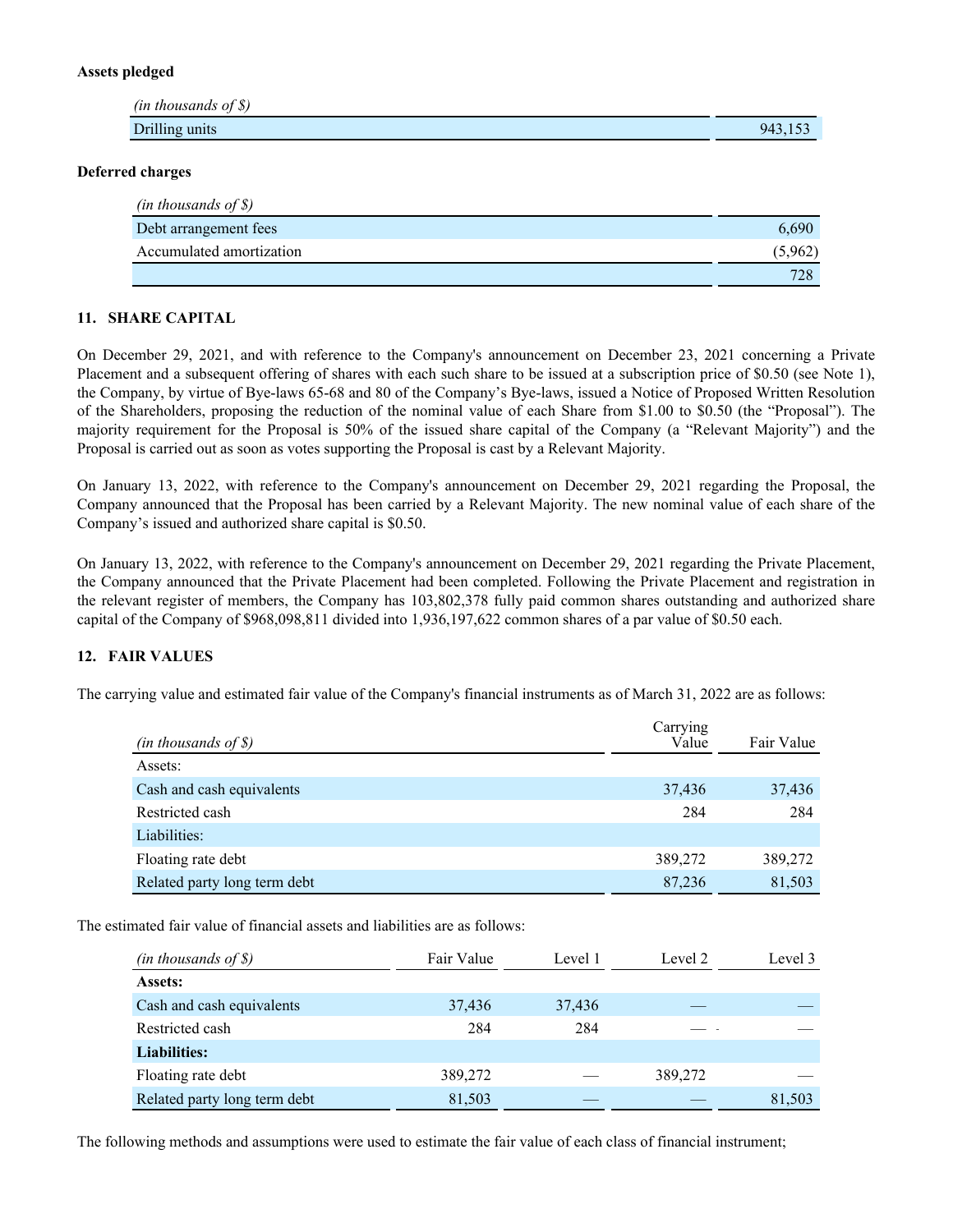Cash and cash equivalents – the carrying values in the balance sheet approximate fair value.

Restricted cash – the carrying value in the balance sheet approximates fair value.

Floating rate debt (being total debt less the carrying value of deferred charges) - the fair value of floating rate debt has been determined using level 2 inputs and is considered to be equal to the carrying value since it bears variable interest rates, which are reset on a quarterly basis.

Related party long term debt - the fair value has been determined using level 3 inputs being the discounted expected cash flows of the outstanding debt.

# **13. RELATED PARTY TRANSACTIONS**

Hemen Holding Ltd, or Hemen Holding, a Cyprus holding company, indirectly controlled by trusts established by Mr. John Fredriksen, for the benefit of his immediate family, owned 39.1% of the Company's outstanding ordinary shares at March 31, 2022. The Company transacts business with the following related parties, being companies in which Hemen Holding, or companies affiliated with Hemen Holding, has a significant interest - Seatankers Management Co. Ltd, or Seatankers, Sterna Finance Ltd, or Sterna, Frontline Management (Bermuda) Limited, or Frontline Management, Flex LNG Limited, or Flex, Front Ocean Management AS and Front Ocean Management Ltd. (together "Front Ocean") and Northern Drilling Ltd or Northern Drilling.

#### **Related party balances**

*Sterna*

On January 14, 2022, the Company closed the amendment and extension process for the Sterna revolving credit facility in line with what was announced on December 23, 2021. From the facility the Company borrowed an additional \$2.2 million to settle interest accrued on the facility up to January 14, 2022, and \$15.0 million was withdrawn as cash, taking the outstanding balance to \$87.2 million. Following the withdrawals on January 14, 2022, the remaining available funds from the facility are restricted for settling the future interest payment to Sterna as they fall due. Sterna shall also have the ability at its discretion to convert \$15.0 million of the loan amount into the Company's shares at a strike price of \$0.50 per share. The loan from Sterna is repayable on April 17, 2025.

#### *Frontline, Flex, Front Ocean and Seatankers transactions*

The Company and its subsidiaries receive treasury, accounting, corporate secretarial and advisory services from these entities and was charged \$0.1 million in the quarter ended March 31, 2022.

#### *Northern Drilling transactions*

The Company provides management services to Northern Drilling and charged \$0.2 million in the quarter ended March 31, 2022.

A summary of balances due from related parties at March 31, 2022 is as follows:

| $(in$ thousands of \$) |  |
|------------------------|--|
| Northern Drilling      |  |
|                        |  |

A summary of short term balances due to related parties at March 31, 2022 is as follows:

| $(in$ thousands of \$) |    |
|------------------------|----|
| Flex                   | 50 |
| Seatankers             |    |
| Frontline Ocean        | 44 |
|                        | 99 |

A summary of long term balances due to related parties at March 31, 2022 is as follows:

| cφ<br>(in thousands of $\S$ ) |                           |
|-------------------------------|---------------------------|
| Sterna                        | $\Omega$ .<br>Ο.<br>' ZJU |